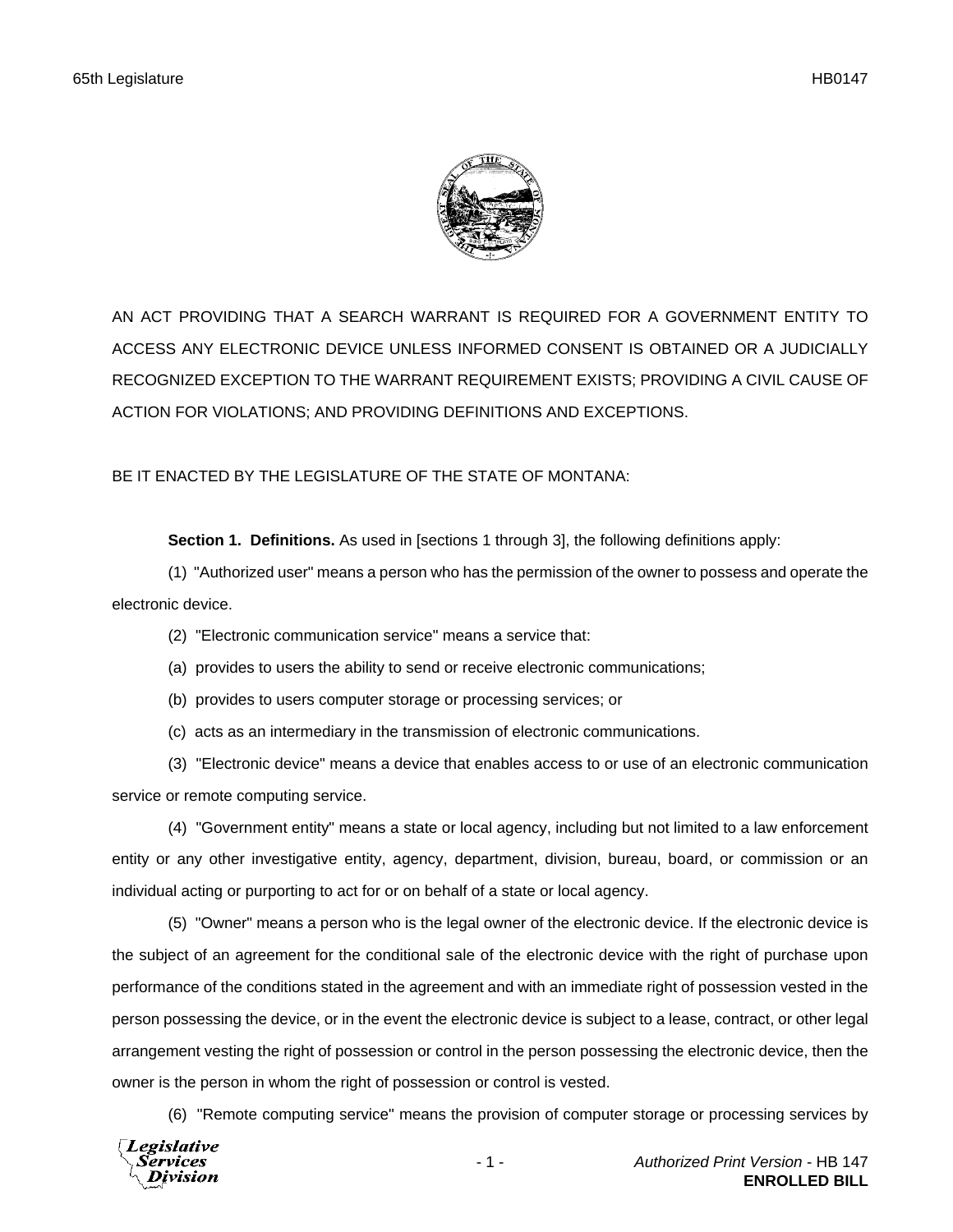means of an electronic communications system.

(7) "Stored data" means data or records that are stored on an electronic device that contains:

(a) information revealing the identity of users of the applicable service, device, or program;

(b) information about a user's use of the applicable service, device, or program;

(c) information that identifies the recipient or destination of a wire communication or electronic communication sent to or by the user;

(d) the content of a wire communication or electronic communication sent to or by the user; or

(e) any data, documents, files, or communications stored by or on behalf of the user with the applicable service provider or on the user's electronic device.

**Section 2. Electronic data privacy -- warrant required -- exceptions.** (1) Except as provided in subsection (2), a government entity may not obtain the stored data of an electronic device without a search warrant issued by a court upon a finding of probable cause.

(2) A government entity may obtain the stored data of an electronic device without a search warrant:

(a) with the consent of the owner or authorized user of the electronic device;

(b) in accordance with judicially recognized exceptions to warrant requirements;

(c) if the owner has voluntarily and publicly disclosed the stored data;

(d) if the government entity, in good faith, believes that an emergency involving danger, death, or serious physical injury to a person requires immediate disclosure of communications relating to the emergency;

(e) in order to respond to the user's call for emergency services; or

(f) for any electronic devices found within the confines of an adult or youth correctional facility.

(3) Nothing in [sections 1 through 3] may be construed to limit a government entity's ability to use, maintain, or store information on its own electronic devices or to disseminate information stored on its own electronic devices.

(4) [Sections 1 through 3] do not apply to motor carrier safety or hazardous materials programs implemented by the department of transportation for purposes of complying with federal motor carrier safety regulations.

**Section 3. Civil action for violation.** The attorney general may apply for an injunction or commence



HB0147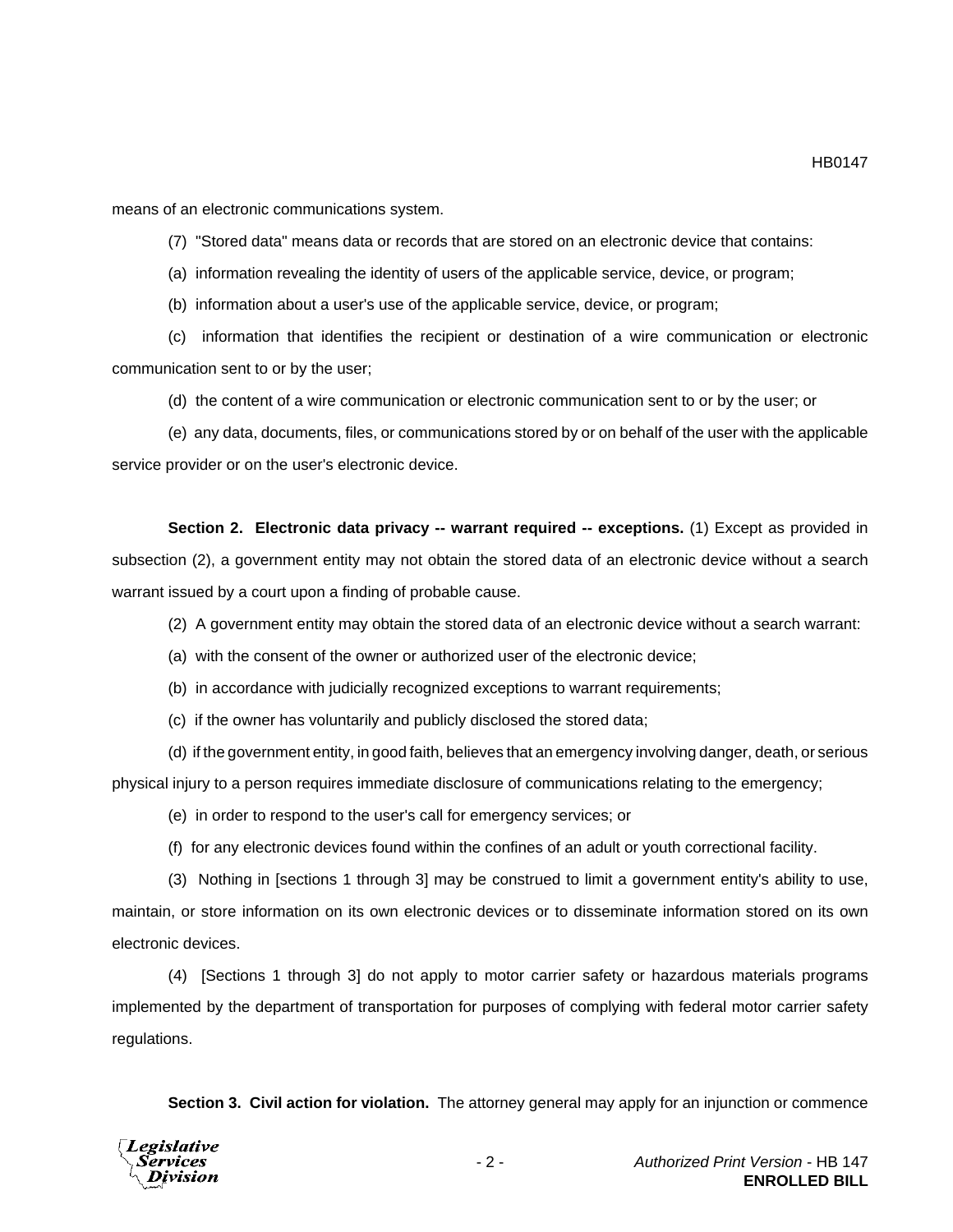a civil action against any government entity to compel compliance with the terms of [sections 1 through 3].

**Section 4. Codification instruction.** [Sections 1 through 3 ] are intended to be codified as an integral part of Title 46, chapter 5, part 1, and the provisions of Title 46, chapter 5, part 1, apply to [sections 1 through 3]. - END -

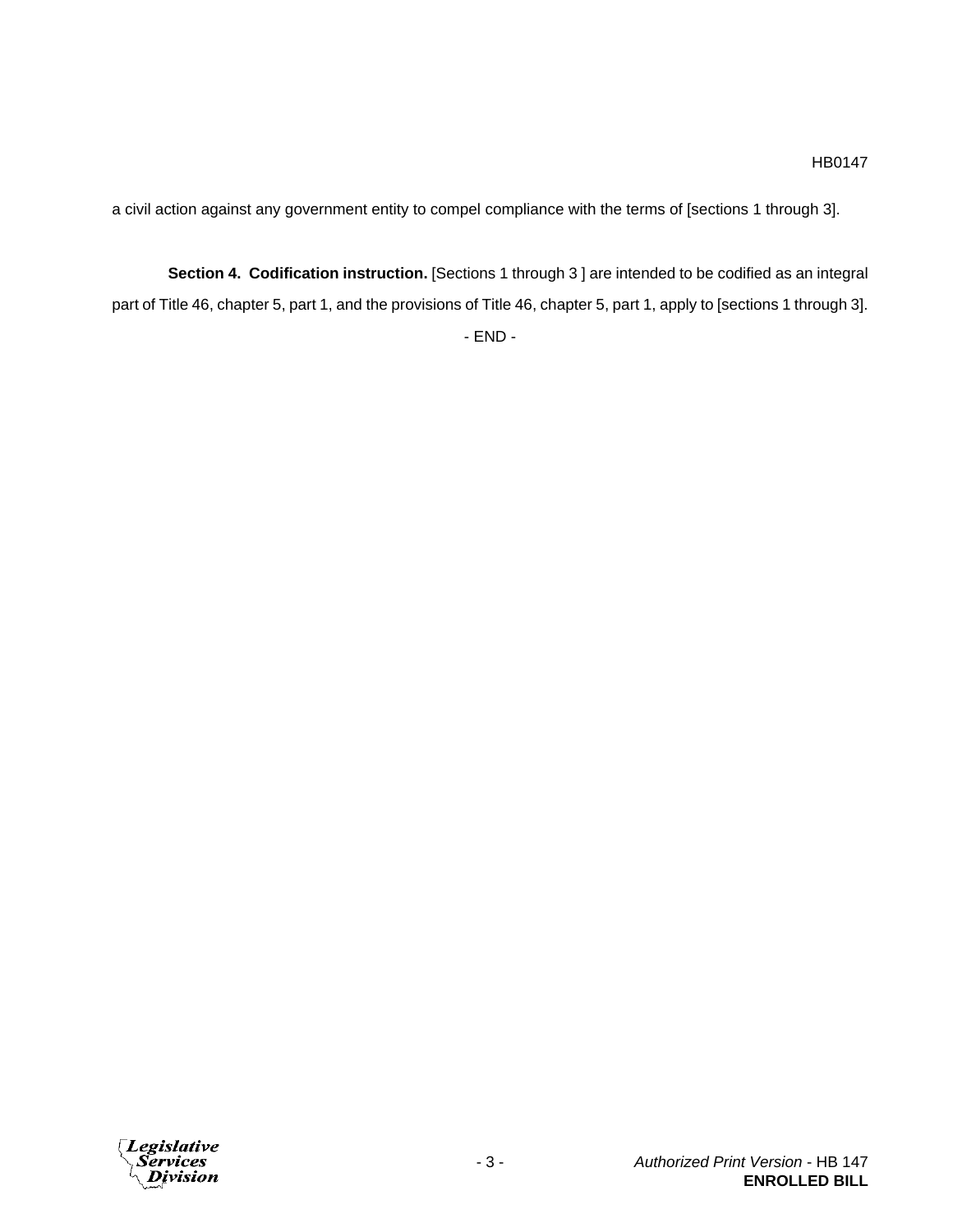I hereby certify that the within bill, HB 0147, originated in the House.

## Speaker of the House

| Signed this | day     |
|-------------|---------|
| οf          | , 2017. |

## Chief Clerk of the House

## President of the Senate

| Signed this | day     |
|-------------|---------|
| 0f          | , 2017. |